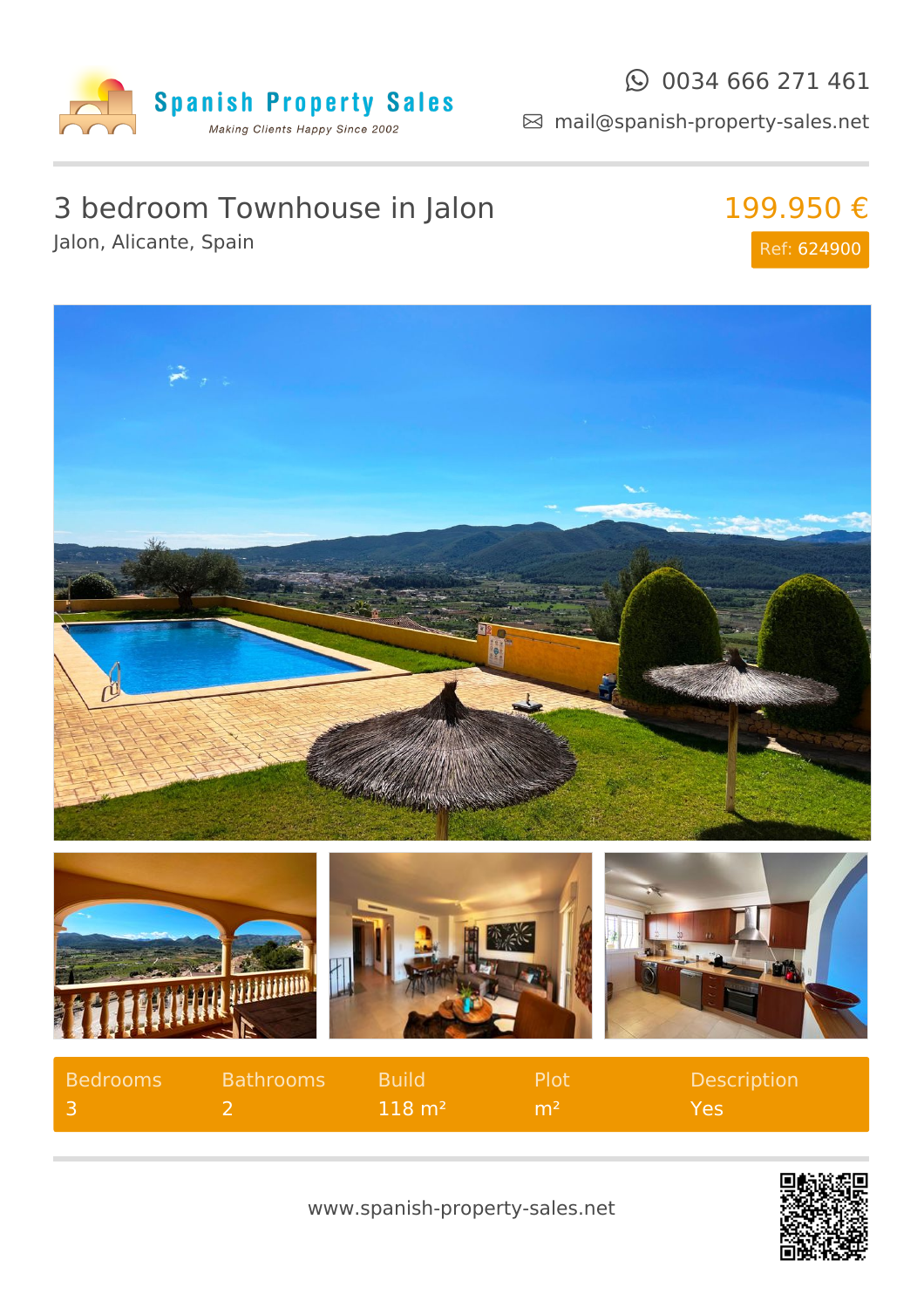

mail@spanish-property-sales.net

## 3 bedroom Townhouse in Jalon

Jalon, Alicante, Spain



#### Description

A luxurious and stylish, south facing townhouse with stunning views over the vineyards of the Jalon Valley. This recently built property has been completed to a high standard. The accommodation is light, modern, and very well maintained. From the entrance there is a small hallway, a large double bedroom with fitted wardrobes and a family bathroom. There is a modern kitchen next to the open plan lounge / diner with patio doors to a large covered private naya with magnificent views. From the lounge there is a staircase leading to the lower level where you will find the second and third double bedroom with fitted wardrobes and a second bathroom with large walk-in shower and modern tiles. Both bedrooms have patio doors leading to a smaller covered balcony. The property benefits from double glazing, mosquito nets, fitted blinds, designated off road parking and community CCTV. There is also a large storage room in the basement. Outside is located the large communal pool and gardens. This home would make an ideal permanent residence or holiday home and should be viewed to fully appreciate its superb location, luxurious quality, and stunning views.